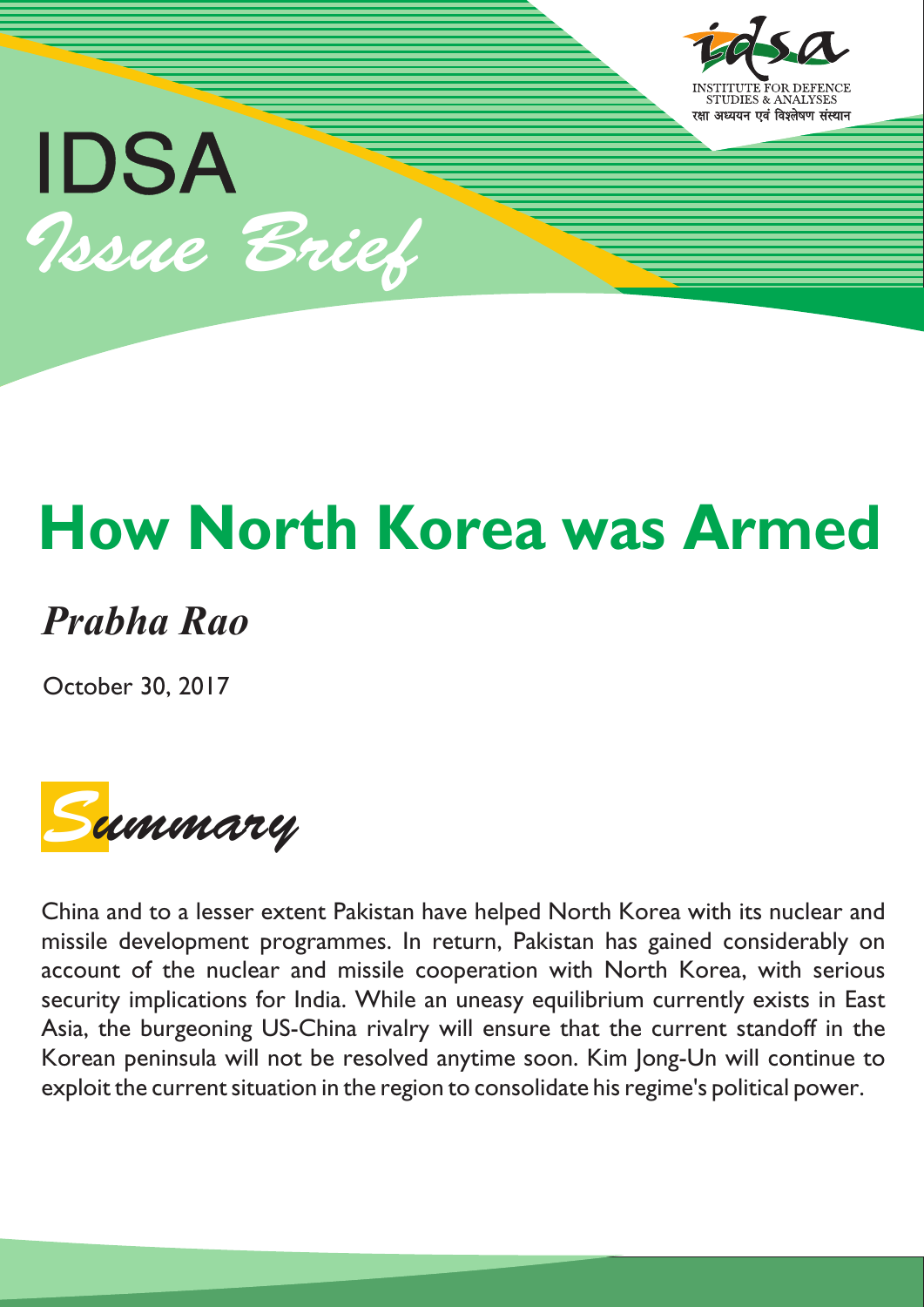The *enfant terrible* of international politics, North Korean President Kim Jong-un, has a talent for generating war clouds and intercontinental nightmares. The Kim dynasty, which has tenaciously held on to power in the face of international condemnation, has two major foreign policy narratives — '*Juche*' (self-reliance), and secure independence. These narratives have led the country into aggressive nuclear and missile sabre-rattling. Such sabre-rattling has intensified since Kim Jong-un assumed power in 2011. While North Korea carried out 15 missile tests under Kim Il-sung and 16 under Kim Jong-Il, it has, as of mid-September 2017, conducted 85 tests under Kim Jong-un.<sup>1</sup>

But the most significant development has been North Korea's development of thermonuclear capability. On January 3, 2016, it carried out a hydrogen bomb test, its fourth nuclear test overall. It has been alleged that Pakistan had assisted North Korea in the development of this capability, which can be discerned from the similarities between the instrumentation bunkers at Punggye-ri and Pakistan's RasKoh nuclear testing complex.<sup>2</sup> This was followed by Kim Jong-un's claim in March 2016 that his country has miniaturised nuclear warheads for fitting onto ballistic missiles. On September 10, 2016, North Korea detonated a nuclear warhead, which the South Korean Meteorological Administration estimated had a yield of 10 kilotons.

While alternately accusing the United States of driving the Korean peninsula towards a nuclear war and threatening a nuclear strike on the 'heart of the US', North Korea detonated an advanced, two-stage, hydrogen bomb on September 3, 2017 (the sixth nuclear test since 2006) with an yield of over 120 kilotons at a test site in Sungjibaegam, close to the previous testing site at Punggye-ri. The Korean Central News Agency (KCNA) warned that the test was of a multi-functional thermonuclear weapon which could be detonated at high altitudes to generate a potent Electro-Magnetic Pulse (EMP) that would wipe out electrical grids from Japan to the US. <sup>3</sup> The latest test has renewed fears about North Korea's claimed cache of around 60 nuclear weapons and the considerable progress that it has made towards their miniaturization.

According to a database maintained by the Nuclear Threat Initiative, North Korea tested 26 missiles in 2016; 16 of those tests were successful and 10 were failures.

<sup>1</sup> <sup>1</sup> Debra Killalea, "North Korea: How many missiles has Kim Jong-un launched?," September 19, 2017, http://www.news.com.au/technology/innovation/north-korea-how-many-missiles-haskim-jongun-launched/news-story/c510a3d63ed1ec38ab3b09199b6f5f4e

<sup>2</sup> "North Korea claims to have tested hydrogen bomb," *The Hindu*, January 6, 2016, http://www.thehindu.com/news/international/North-Korea-claims-to-have-tested-hydrogenbomb/article13984559.ece

<sup>3</sup> "North Korea Threatens To Blackout Mainland US w/Nuclear Electro-Magnetic Pulse Weapon," September 6, 2017, https://therearenosunglasses.wordpress.com/2017/09/06/north-koreathreatens-to-blackout-mainland-us-wnuclear-electro-magnetic-pulse-weapon/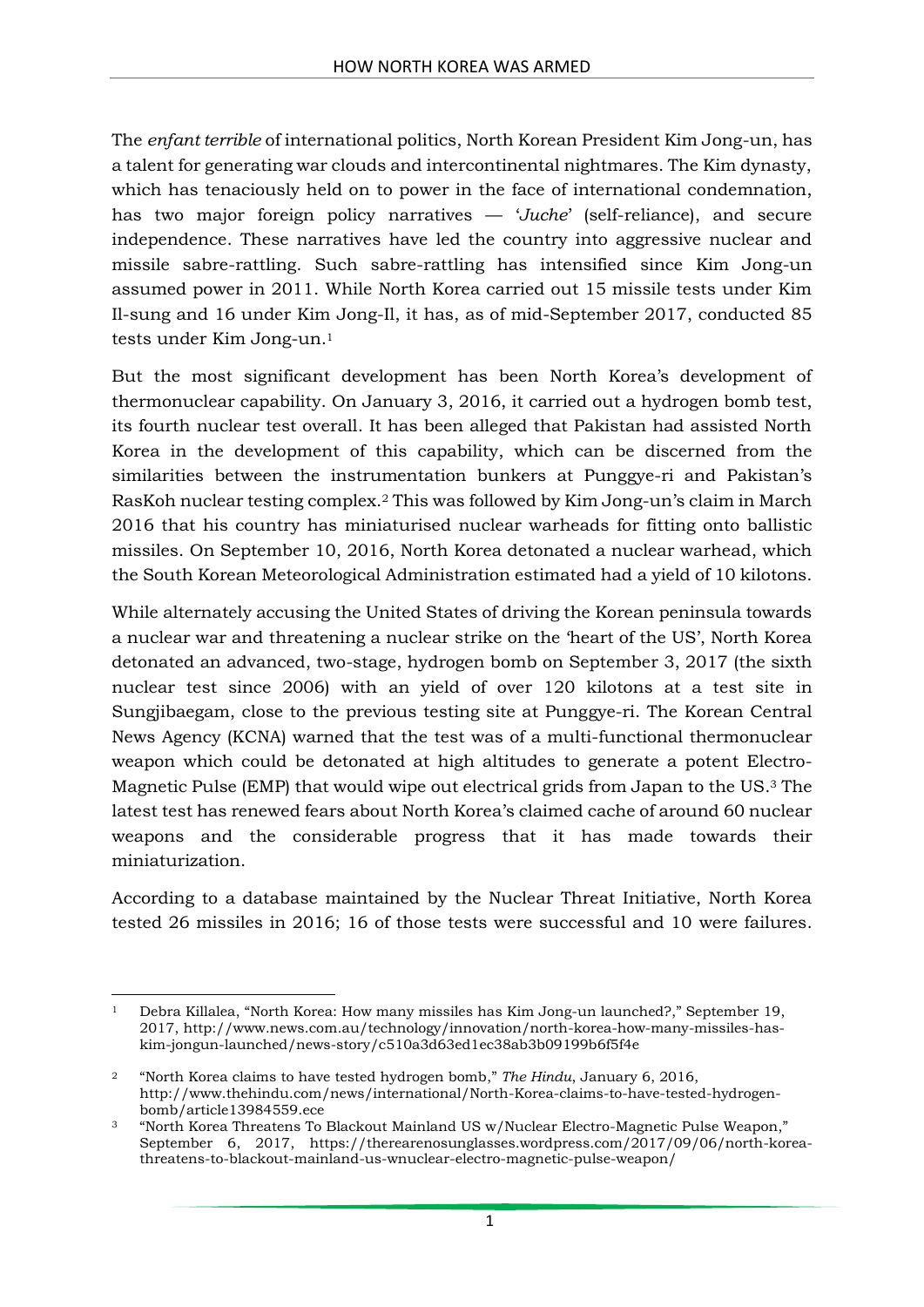There have been 19 tests in 2017 so far, with 13 successes. <sup>4</sup> The 68 per cent success rate would be commendable in any country. The frequency of the tests suggests that North Korea is confident of its supply of missiles and has the necessary resources and capabilities to make them at will. Such an achievement is not just improbable, but impossible without sustained outside help, indicating thereby that UN sanctions and embargoes against Pyongyang have been violated in fact, spirit and intent.

#### **Missile Programme on a Very Fast Track**

North Korea's missile programme has made unprecedented advances since Kim Jong-un's ascendance to power. It has progressed from short-range missiles like the *Nu-Dong* (some of which were bought with hard cash by Pakistan according to former President Pervez Musharraf and were rechristened as the *Ghauri* missiles), to the intermediate-range ballistic missiles (IRBM) *Musudan* (which repeatedly failed flight tests) and the *Hwasong*-12, and ultimately, the intercontinental ballistic missile (ICBM) *Hwasong-*14. The latter two missiles use a powerful liquid-propellant engine (LPE).<sup>5</sup>

On May 14, 2017, North Korea launched the *Hwasong*-12, which flew on a steep trajectory, reaching a peak altitude of over 2,000 kilometres. If the *Hwasong*-12 had used a normal flight path, it would have travelled between 4,000 and 4,500 kilometres, thus placing Guam (3,400 kilometres away) within range. On July 4, to coincide with the US Independence Day, the two-stage *Hwasong*-14 was launched, reaching an apogee of 2,700 kilometres. A second *Hwasong*-14 was tested on July 28 reaching an apogee of about 3,800 kilometres. <sup>6</sup> Had these missiles been flown on trajectories, which privileged distance rather than height, they would have reached about 7,000 kilometres and 9,000 kilometres, respectively, well above the 5,500 kilometres minimum distance for a system to be categorised as an ICBM. At these distances, major US cities fall within range of these missiles.

On August 28, 2017, North Korea launched a second *Hwasong 12* from close to the Sunan Airport in Pyongyang. The missile overflew Cape Erimo in Hokkaido, Japan, before impacting in the Pacific Ocean. Significantly, three different objects splashed down in the Pacific Ocean.<sup>7</sup> A *Hwasong* 14 missile was *test-fired on September 14, 2017, which again traversed Japanese airspace and caused multiple splashes in the*

 $\overline{a}$ <sup>4</sup> Nuclear Threat Initiative, "North Korea," (last updated September 2017), http://www.nti.org/learn/countries/north-korea/

<sup>5</sup> Michael Elleman, "The secret to North Korea's ICBM success," *IISS Voices*, August 14, 2017, http://www.iiss.org/en/iiss%20voices/blogsections/iiss-voices-2017-adeb/august-2b48/northkorea-icbm-success-3abb

<sup>6</sup> Ibid.

<sup>7</sup> "North Korea: ballistic missile launched over Japan – as it happened," *The Guardian*, September 16, 2017, https://www.theguardian.com/world/live/2017/sep/15/north-korea-launches-missileover-japan-live-updates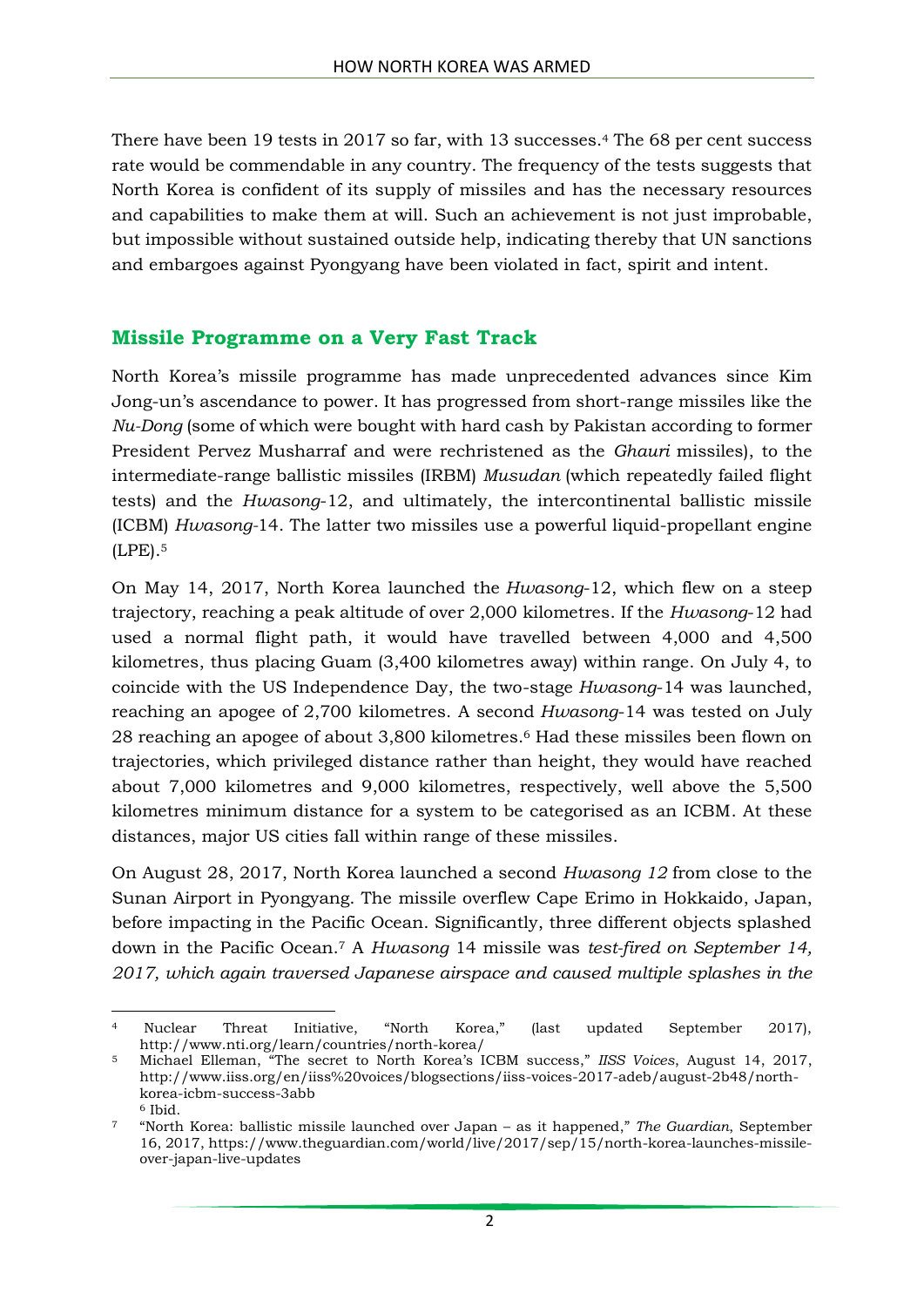*Pacific. It was clear from the multiple splashes during these tests that* the *Hwasongs* are capable of carrying multiple payloads, that is, they could carry multiple independently targetable re-entry vehicles (MIRVs).

### **The Smuggling Network**

How did Pyongyang get a LPE? There is no evidence to suggest indigenous production. A study of the missile's structure, which has two stages with a lift-off mass of about 75 tonnes and special fuel — Kerosene and AK 27 (a mixture of Red Fuming Nitric Acid and Nitrogen Tetroxide)<sup>8</sup> — has led to the conclusion that the *Hwasong* engines are a variant of the RD-250 turbo pump, which is manufactured at Russia's Energomashconcern and Ukraine's KB Yuzhnoye. The original RD-250 has a dual combustion chamber, which has been modified into a single chamber in the *Hwasong*. The needle of suspicion points towards KB Yuzhnoye as, according to witnesses, a single chamber RD-50 model was on display at KB Yuzhnoye in 2016.<sup>9</sup>

How was the RD 250 proto-type engines transported from Ukraine, when stringent international sanctions were in place? The answer lies with smuggling networks in China and Pakistan, which have with impunity violated non-proliferation rules and regimes. A total of 5233 Chinese companies have traded (including in dual-use technology) with North Korea between 2013 and 2016. One example of an actual smuggling initiative is the case of the Chinese company Dandong Dongyuan Industrial Co. Ltd., which exported US \$28.5 million worth of material to North Korea during 2013-2016, including a shipment of \$790,000 worth of 'radio navigational aid apparatus' in June 2016. According to experts at the James Martin Centre for Nonproliferation Studies, the goods probably included guidance devices for ballistic missiles. The Hong Kong business registry states that the firm's owner is Sun Sidong, a Chinese national. A ship that was owned by Sun Sidong — Jie Shun — was seized last year by Egyptian authorities. It was carrying 30,000 North Korean-made rocket propelled grenades concealed under a cargo of iron ore.<sup>10</sup> It was found that the ownership of the vessel had recently changed and the present registered owner was one Sun Sihong, who listed her residential address as an apartment in the same complex as Sun Sidong!

China has also supplied six transporter-erector-launcher (TEL) trucks, which are designed to move and fire ballistic missiles. Such a mobile system makes satellite

<sup>1</sup> <sup>8</sup> S. Chandrashekar, Rajaram Nagappa, N. Ramani, "The Hwasong 12– A MIRV Missile to Counter US BMD Systems," September 2017, [http://isssp.in/wp-content/uploads/2017/09/The-Hwasong-](http://isssp.in/wp-content/uploads/2017/09/The-Hwasong-12%E2%80%93-A-MIRV-Missile-to-Counter-US-BMD-Systems.pdf)[12%E2%80%93-A-MIRV-Missile-to-Counter-US-BMD-Systems.pdf](http://isssp.in/wp-content/uploads/2017/09/The-Hwasong-12%E2%80%93-A-MIRV-Missile-to-Counter-US-BMD-Systems.pdf)

<sup>9</sup> Ibid, n. 5.

<sup>10</sup> Reuters, "North Korea's Complex Sanctions-Evading Network Could Be Defeated by 'Targeting a Few Chinese Firms'," *Fortune,* June 13, 2017, http://fortune.com/2017/06/13/north-koreasanctions-evasion-china-trade/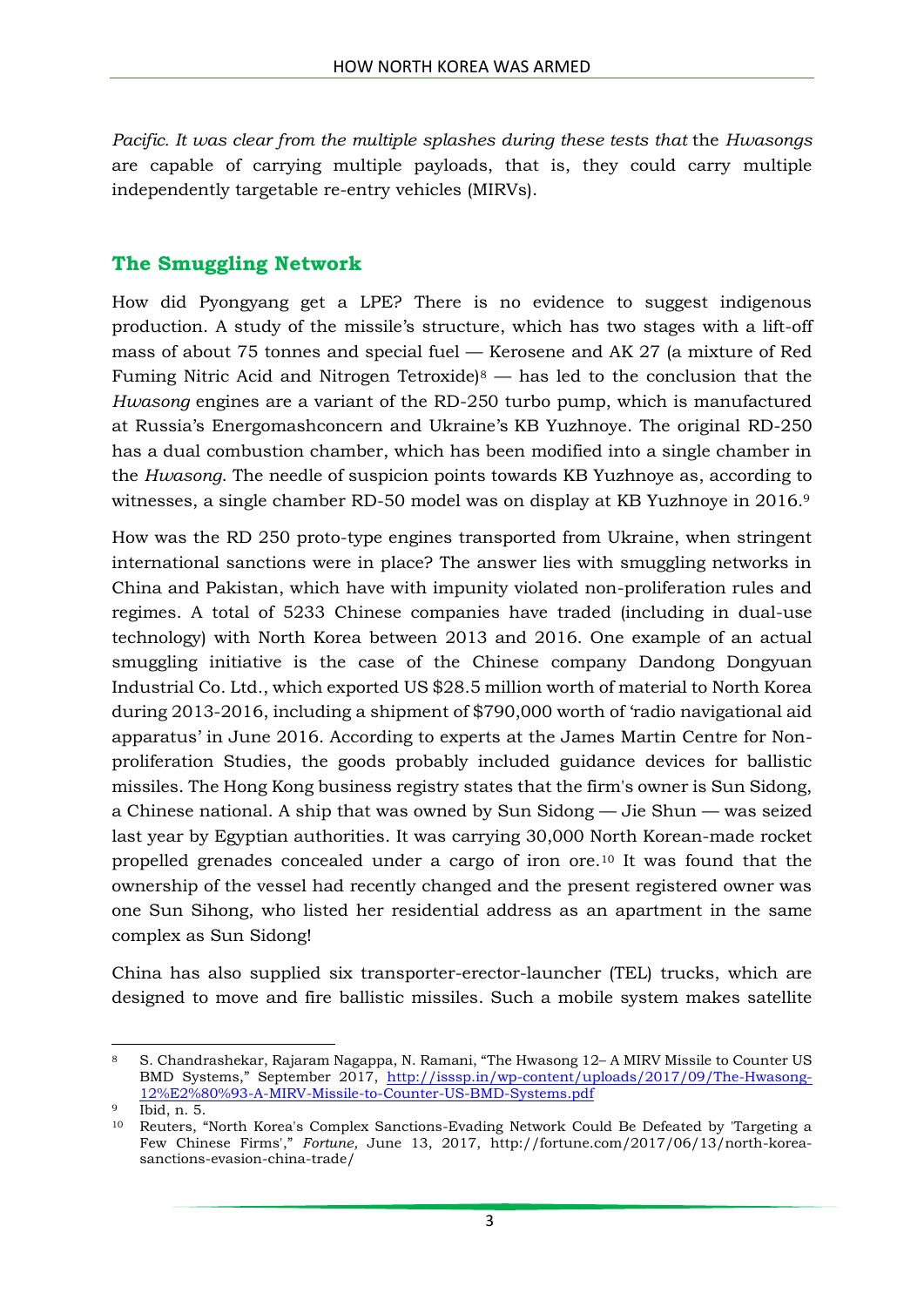surveillance difficult. The trucks were made by China's Hubei Sanjiang Space Wanshan Special Vehicle Company, which is a subsidiary of China Aerospace Science and Industry Corp, a state-owned company that makes the Shenzhou rocket as well as missiles.<sup>11</sup> When questioned about the sale, China mendaciously gave a written submission to the UN with a copy of the end-user certificate provided by North Korea that the vehicles had been imported for the purpose of transporting timber! This year, North Korea has used another Chinese truck model, made by Sinotruk, to tow a submarine-launched ballistic missile (SLBM). 12

#### **North Korea-Pakistan Nexus**

A cause for serious disquiet is that the bi-conic warhead design of the *Hwasong* missiles appears similar to the warhead on Pakistan's Ababeel missile, which has MIRV compatibility. The warhead has reportedly been made with Chinese help, and designs or the warhead itself has been supplied to Pyongyang from Pakistan.<sup>13</sup> Cooperation between Pakistan and North Korea is long standing, and there is evidence that Benazir Bhutto, former prime minister of Pakistan, visited Pyongyang in 1993 and procured several computer disks containing blueprints for the No-Dong missile, which she delivered to A.Q. Khan.<sup>14</sup> This missile, which was smuggled to Iran, re-appeared as Shabab-3 and in Pakistan as Hatf-V. North Korean design features are also visible in the Hatf-IX missiles, which are being used by Pakistan as tactical weapons to be deployed along the Indian border (especially in Gujranwala).

Missile-related developments in Pakistan are especially worrying but not as worrying as the illicit nuclear network between Pyongyang and Islamabad, with Beijing serving as the pivot. Galaxy Corporation Pvt Ltd, a Pakistani front company affiliated with the Pakistan Energy Commission (PAEC), has supplied to North Korea two specialised nickel-alloy metals — Inconel and Monel – which are corrosion-resistant and have applications in uranium enrichment and chemical weapons production. Another questionable export is that of vacuum induction melting (VIM) furnaces used in forging uranium or plutonium metal into hemispheres for the fissile pit and is hence controlled by the Nuclear Suppliers Group (NSG) due to their utility for nuclear weapons manufacturing.

 $\overline{a}$ <sup>11</sup> Anders Corr, "Chinese Involvement In North Korea's Nuclear Missile Program: From Trucks To Warheads," *Forbes*, July 5, 2017, https://www.forbes.com/sites/anderscorr/2017/07/05/chinese-involvement-in-north-koreasnuclear-missile-program-from-warheads-to-trucks/#719bc29e6f2f

 $^{12}$  Ibid.<br> $^{13}$ Bill

<sup>13</sup> Bill Gertz, "North Korea's ICBM warhead," *Washington Times*, July 5, 2017, http://m.washingtontimes.com/news/2017/jul/5/inside-the-ring-north-koreas-icbm-warhead/

<sup>14</sup> Douglas Frantz, Catherine Collins, "A tale of two Bhuttos," *Foreign Policy*, November 19, 2007, http://foreignpolicy.com/2007/11/19/a-tale-of-two-bhuttos/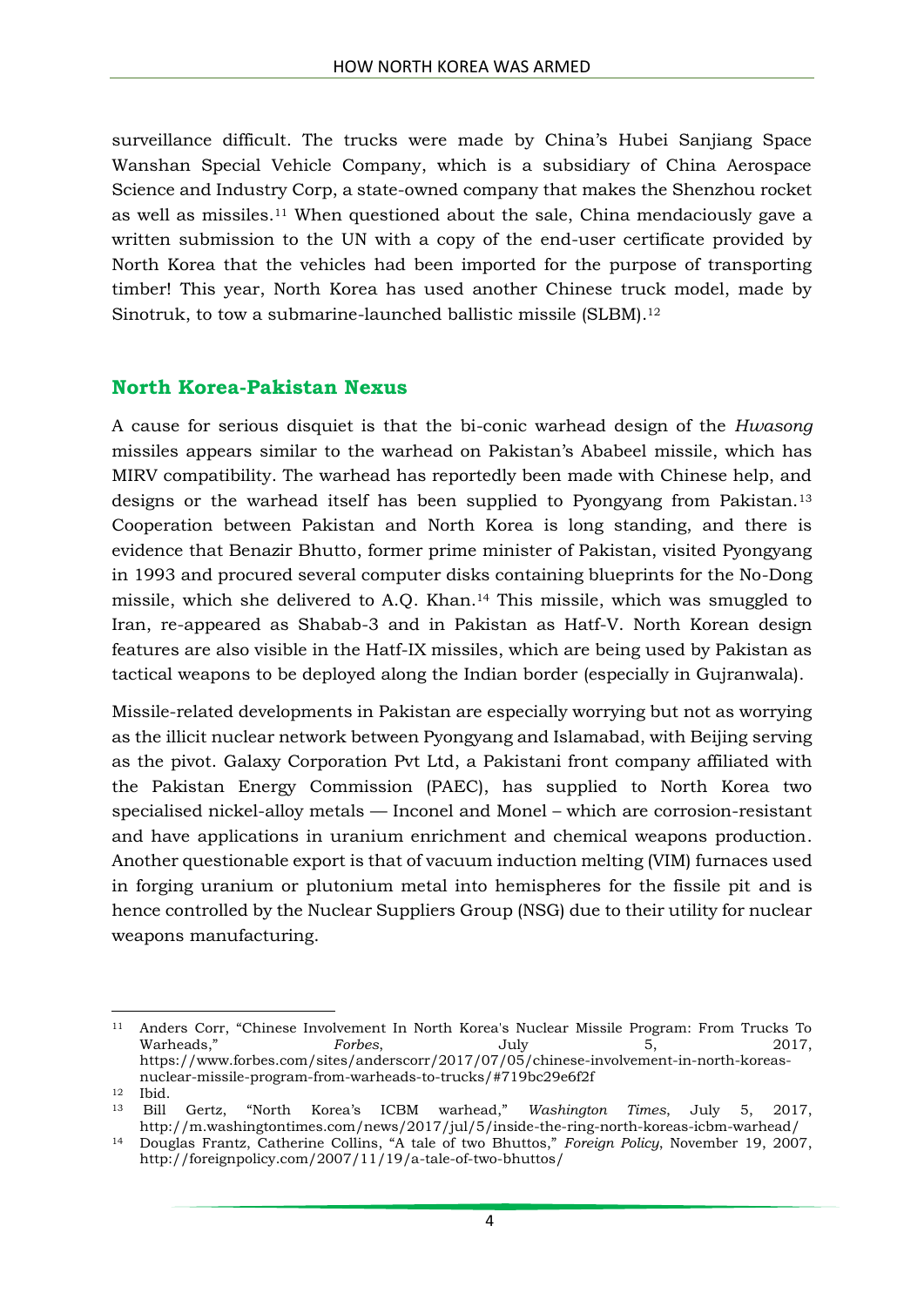These had been procured from Suntech Technologies, a Beijing-based company, which is a primary producer of these items. A complaint lodged by the International Atomic Energy Agency (IAEA) was officially received (June 2016) by the China Atomic Energy Authority (CAEA) on this matter. Galaxy Corporation's imports from other Chinese companies include thyratrons (used as triggering devices in nuclear weapons) and radiation monitors with the end-user certificate being shown as PAEC. These items are an integral part of the hydrogen bomb test conducted by Pyongyang on September 3, 2017. 15

Further, two North Korean diplomats, Kim Yong Choi and Jang Yong Son, posted in the North Korean Embassy in Tehran till 2016, and affiliated to Korea Mining Development Trading Corporation (KOMID) — a UN Security Council-designated North Korean weapons trading firm – were frequent visitors to Pakistan between 2012 and 2015. They met with Pakistani officers involved in the country's nuclear programme.<sup>16</sup>

According to international observers, the North Korea-Pakistan nexus is being sustained by transportation networks, using cargo ships in the ports of Dalian in China, Wonsan in North Korea and Qasim in Pakistan. Indian intelligence also has satellite imagery to show that the Karakoram Highway has been used to supply illicit nuclear material and dual-use items for missiles.

This brings us to India's threat perceptions regarding Pakistan's nuclear capability. Recently, Pakistan's Prime Minister Shahid [Khaqan](http://timesofindia.indiatimes.com/topic/Shahid-Khaqan-Abbasi) Abbasi claimed that his country has short-range nuclear weapons to counter the 'Cold Start' doctrine 'adopted' by the Indian Army. This would indicate that Rawalpindi has successfully miniaturized nuclear warheads. This needs to be assessed in tandem with Kim Jong–Un's claims that North Korea has miniaturized nuclear warheads, and also has adequate knowledge of programming and controlling thermonuclear/hydrogen fission bombs. This is a matter for serious disquiet, given Pakistan's long-standing nuclear and missile-related trade with North Korea.

## **Should Pyongyang be Worried?**

North Korea has learnt to weather multilateral UNSC as well as unilateral US sanctions. President Trump has come out with a new set of sanctions with the

**<sup>.</sup>** <sup>15</sup> Stephen Blancke, "Examining allegations that Pakistan diverted Chinese-origin goods to the DPRK," *Proliferation Case Study Series*, August 2, 2016, [http://projectalpha.eu/wp](http://projectalpha.eu/wp-content/uploads/sites/21/2016/11/20160803_-_DPRK_Pak_allegation_case_study_-_Project_Alpha.pdf) $content/uploads/sites/21/2016/11/20160803$  - DPRK Pak allegation case study -Project Alpha.pdf

<sup>16</sup> United Nations Security Council, "Report of the Panel of Experts established pursuant to resolution 1874 (2009)," February 24, 2016, http://www.securitycouncilreport.org/atf/cf/%7B65BFCF9B-6D27-4E9C-8CD3-CF6E4FF96FF9%7D/s\_2016\_157.pdf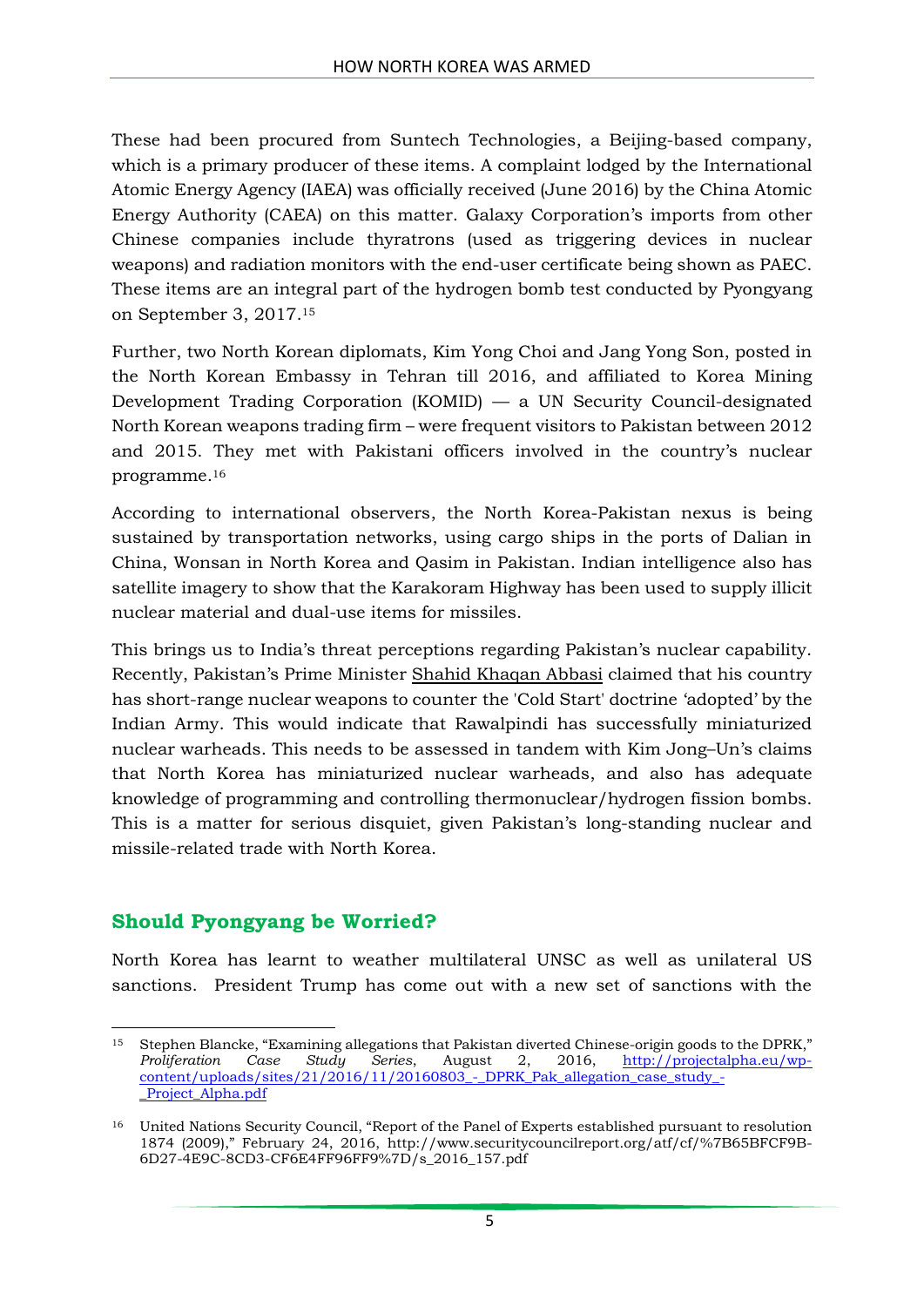objective of denying access to the US financial system to any country that trades with or finances trade with North Korea. China has promised both at the UN Security Council and General Assembly to give effect to the sanctions against North Korea. Beijing claims to have stopped the import of textiles and condensate hydrocarbons — measures which can pinch but certainly not cause the collapse of the Kim regime. Beijing has not as yet made any significant attempts to rein in Pyongyang, which would necessitate a clampdown on several Chinese nationals and entities engendering illicit trade.

China's links with North Korea go beyond the standard parameters of global commerce. The most apposite illustration in this regard is the case of Dandong Hongxiang Industrial Development Co (DHID), which became a front for the Korea Kwangson Banking Corp, a North Korean financial institution sanctioned in 2009 for its role in financing North Korea's weapons proliferation. DHID used layers of obfuscation with a complex network of front companies based in the British Virgin Islands, the Seychelles, England, Wales and Hong Kong, apart from mainland China, to establish an intricate shipping network involving over 147 ships, 167 individuals, and 248 corporate entities. 17

To give an example, the ship, MV Light (IMO: 8415433) was formerly owned by a DHID subsidiary, Korea Buyon Shipping, a North Korea-based entity which had been designated under Executive Order 13722 by the US Department of the Treasury on March 16, 2016. The ship changed its name to Victory 3 after UNSC sanctions, though its IMO number remains the same. The USS McCampbell intercepted MV Light, moving from North Korea to Myanmar carrying missile components for alleged re-export to Pakistan. A Chinese company, Dalian Sea Glory Shipping, owned the above ship and, according to the UN Panel of Experts' report of March 2016, the company's directors were Chinese nationals Lu Tiehe, Fan Mintian and Dong Changqing. These individuals owned several shipping companies, including V Star Company based in Hong Kong. This company owned another ship 'Chong Chon Gang', which was seized in 2015 for smuggling weapons for a North Korean company, Ocean Maritime Management (OMM). Lu Tiehe is the sole shareholder and director of the Hong Kong-based company Sea Star Ship Co Ltd, which owns the ship Baoshan Rich (IMO: 9128843), which has been involved in smuggling weapons, and had come to adverse notice for sailing from Dalian (PRC) to DPRK to Iraq and UAE<sup>18</sup> with weapons for Syria and Iraq.

<sup>1</sup> <sup>17</sup> Bill Powell, "Will Trump Stop the 10 Chinese Companies Supplying North Korea's Nuclear Program?," *Newsweek*, July 13, 2017, http://www.newsweek.com/2017/07/21/trump-stopchinese-companies-supplying-north-koreas-nuclear-weapons-635538.html

<sup>18</sup> *In China's Shadow: Exposing North Korean Overseas Networks* (The Asian Institute of Policy Studies, C4ADS, 2016), and the contract of the contract of the contract of the contract of the contract of the contract of the contract of the contract of the contract of the contract of the contract of the contract of the contract https://static1.squarespace.com/static/566ef8b4d8af107232d5358a/t/57dfe74acd0f68d629357 306/1474291539480/In+China%27s+Shadow.pdf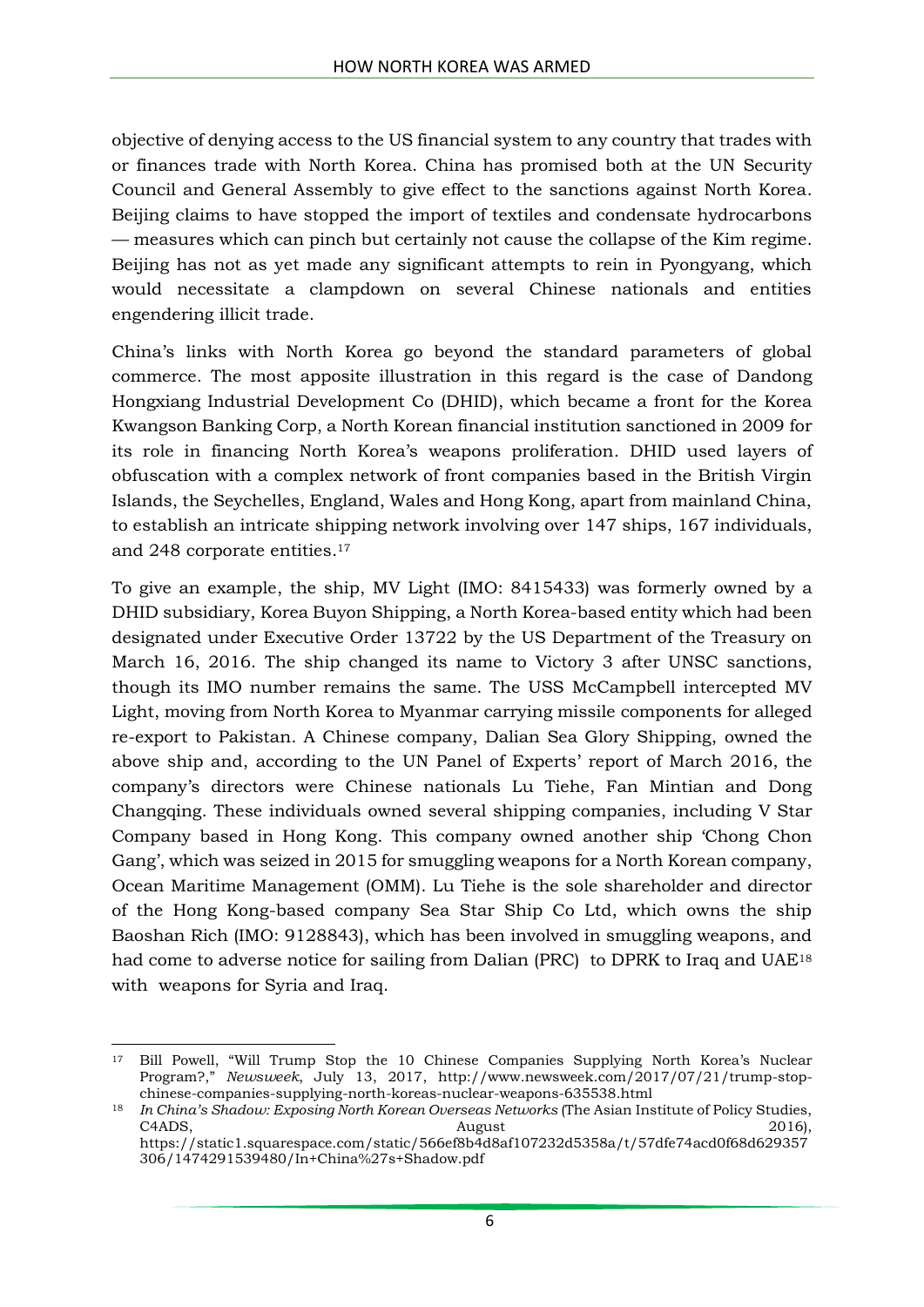The DHID came under the purview of US sanctions in October 2016, but its role has been seamlessly taken over by its subsidiary, the Liaoning Hongxiang trading conglomerate, which is headed by Chinese national Ma Xiaohong. This conglomerate is North Korea's largest trading partner and claims to be a bridge between North Korea and the world. The conglomerate works out of Dandong, a small city in the north eastern province of Liaoning, and has a number of verticals, including trading houses, shipping lines, currency exchanges, etc.<sup>19</sup> It is, however, yet to come under US sanctions. Unsurprisingly, the Liaoning Hongxiang Group inaugurated the newest China-North Korea shipping route, from Longkou to Nampo, in late September 2015. This route has seen significant traffic despite existing international sanctions against North Korea.

The Liaoning Haongxiang Group also has significant connections with Myanmar. The conglomerate's vice president is a Myanmarese business tycoon TayZa, who has been designated by the US Treasury Department as "an arms and narcotics dealer". <sup>20</sup> He has extensive interests around Myanmar, especially in the areas of aviation, military equipment, and fuel. He also owns a football club, one of Myanmar's largest banks, and a company responsible for cargo clearing in the country's international airports. He is reported to have been instrumental in organizing nuclear contracts with Russia and North Korea.

Given the above backdrop, North Korea is expected to be able to withstand the sanctions, as help from China and Chinese conglomerates is unlikely to be shut down. North Korea has been and will be a strategic asset for China. The Chinese leadership has traditionally felt that a unified Korea with American troops in the Korean peninsula, close to the Chinese border, is a major security concern. The US, on its part, cannot afford to take an excessively belligerent stance with China, which could affect its US \$ 650 billion trade with the country, notwithstanding Trump's claim that "all options are on the table".<sup>21</sup>

During a recent trip to China, Secretary of State Rex Tillerson claimed that Washington had "direct channels of communication" with North Korea, and was exploring the possibilities of a dialogue with Pyongyang. Despite Tillerson's differences with Trump over dialogue with North Korea, it is likely that back channels have been activated.<sup>22</sup> This would not be a surprising development as North Korea has demonstrated that it has in its arsenal nuclear-capable ICBMs. Hence, Washington, despite sending B-1B long range bombers and F-15 jets close to North

<sup>1</sup> <sup>19</sup> David Thompson, "Risky Business: A System-Level Analysis of the North Korean Proliferation Financing System," https://c4ads.org/risky-business/

<sup>20</sup> https://www.forbes.com/sites/forbesasia/2014/07/23/burmese-tycoon-tay-za.../2/

<sup>&</sup>lt;sup>21</sup> <http://www.defenseone.com/threats/2017/04/what-are-americas-options-north-korea/136827/><br><sup>22</sup> "Jim Mottis plays down split between Trump Tillerson on North Korea*"* Japan Times October 4

<sup>22</sup> "Jim Mattis plays down split between Trump, Tillerson on North Korea," *Japan Times*, October 4, 2017, https://www.japantimes.co.jp/news/2017/10/04/asia-pacific/mattis-plays-split-trumptillerson-north-korea/#.Wddvs2iCzIU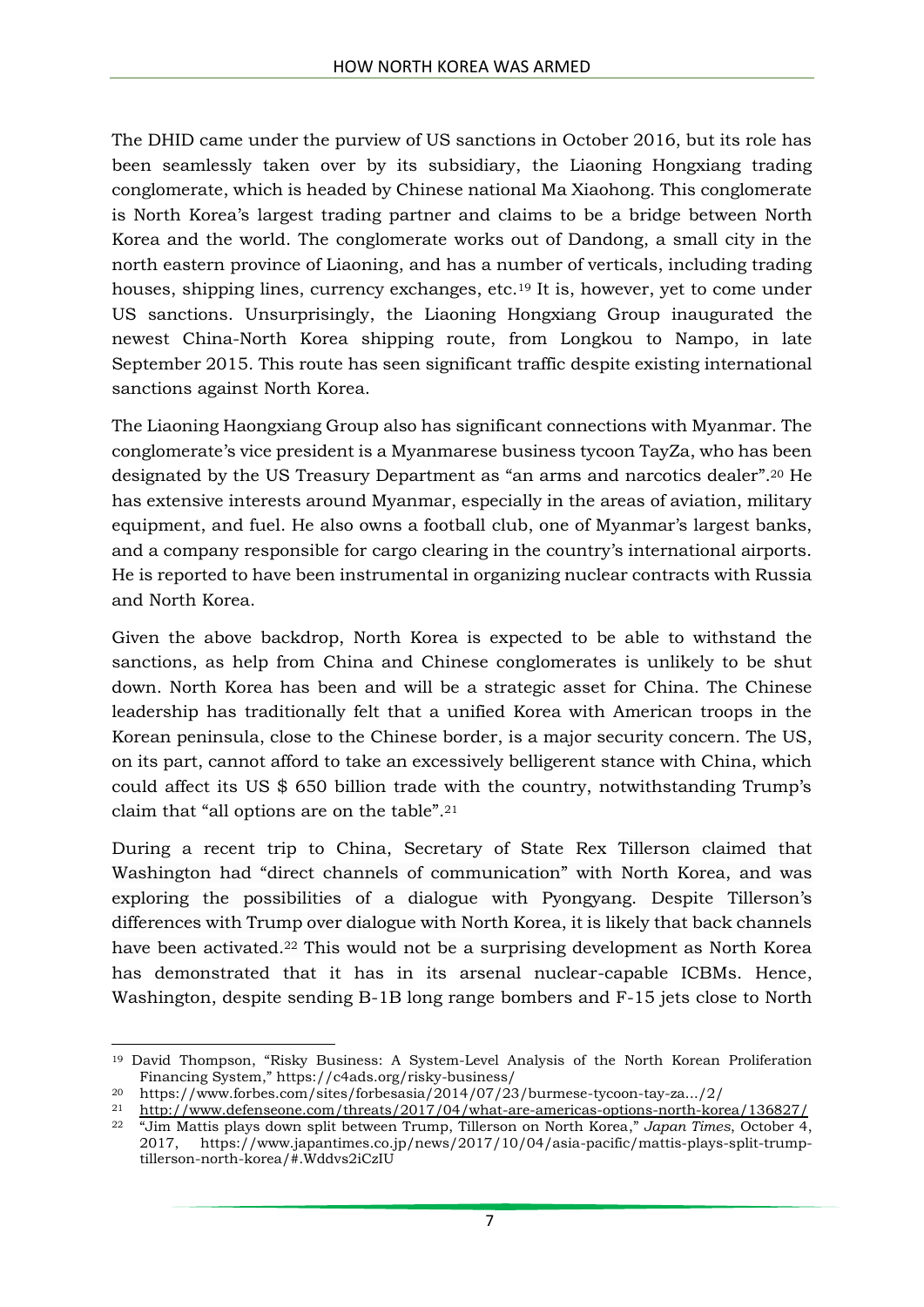Korea's east coast, is unlikely to up the ante by initiating actual hostilities, given Pyongyang's demonstrated nuclear prowess.

On his part, Ring Yo-ho, North Korea's Foreign Minister, sounded suitably bellicose about US threats. Although he warned that US jets could be shot down, no action was taken when they actually overflew North Korean airspace.<sup>23</sup> There is an uneasy equilibrium, which indicates that negotiations with Beijing over myriad issues are underway, including possibly the issue of the presence of theatre high altitude area defence (THAAD) missiles in South Korea. The burgeoning US-China rivalry will ensure that the current standoff in the Korean peninsula will not be resolved anytime soon. Kim Jong-Un will continue to exploit the current situation in the region to consolidate his regime's political power.

While India is a bystander on this issue, it needs to be on the alert. Pakistan's links with North Korea are evident, and nuclear shadow boxing by Islamabad is only to be expected. The potential and overwhelming danger it presents cannot be underestimated. Continued caution to prevent any adventurist attempt by the Pakistan military needs to be at the top of India's agenda.

**.** 

<sup>23</sup> Jared Ferrie, "Burmese Tycoon Tay Za Under Scrutiny," *Forbes*, July 23, 2014, https://www.forbes.com/sites/forbesasia/2014/07/23/burmese-tycoon-tay-za-underscrutiny/#5569fafd6a7a